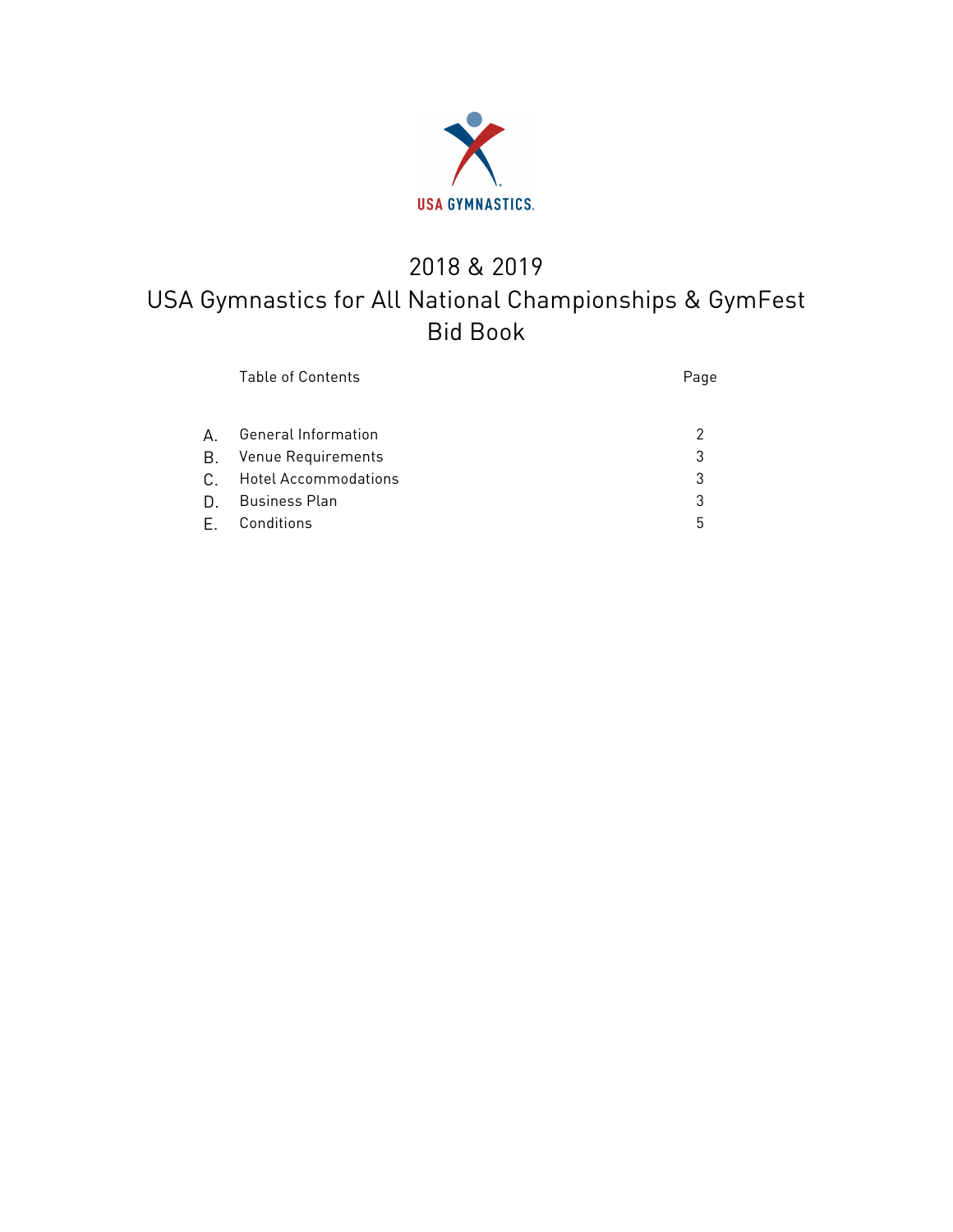#### A. GENERAL INFORMATION

Please complete this bid form as an official application to host the USA Gymnastics for All National Championships and GymFest. The completed bid form must be returned to Jordan Dillon, Director of Junior Olympic Events and Special Projects by May 15, 2017. Please be advised that after appropriate site visits, a contract shall be offered to the selected host city based upon the terms and conditions of this bid. If you have any questions relative to the completion of this bid, please contact Jordan Dillon:

> USA Gymnastics 132 E. Washington St., Suite 700 Indianapolis, Indiana 46204 317.237.5913 jdillon@usagym.org

The USA Gymnastics for All National Championships & GymFest is to be held in June of each year. The Gymnastics for All (GfA) Technical Director and USA Gymnastics must approve any deviation from this month. Bids for the GfA Nationals should be received by USA Gymnastics by the specified date.

The USA Gymnastics for All National Championships and GymFest includes competition and performance opportunities for approximately 500 athletes in Power TeamGym, Performance Gymnastics and Team Acro and Tumbling. Entry fee for the event is \$125 per athlete with an option to participate in add-on events for an additional \$25 per event.

Anticipated Event Schedule\*

| Thursday | AM Load-in and Set-up; PM Training |  |  |  |  |
|----------|------------------------------------|--|--|--|--|
| Friday   | Competition                        |  |  |  |  |
| Saturday | <b>Competition &amp; GymFest</b>   |  |  |  |  |
| Sunday   | Load-out and Committee Meetings    |  |  |  |  |

\*This format is subject to change, however, the number of days, projected number of athletes and facility requirements will remain the same.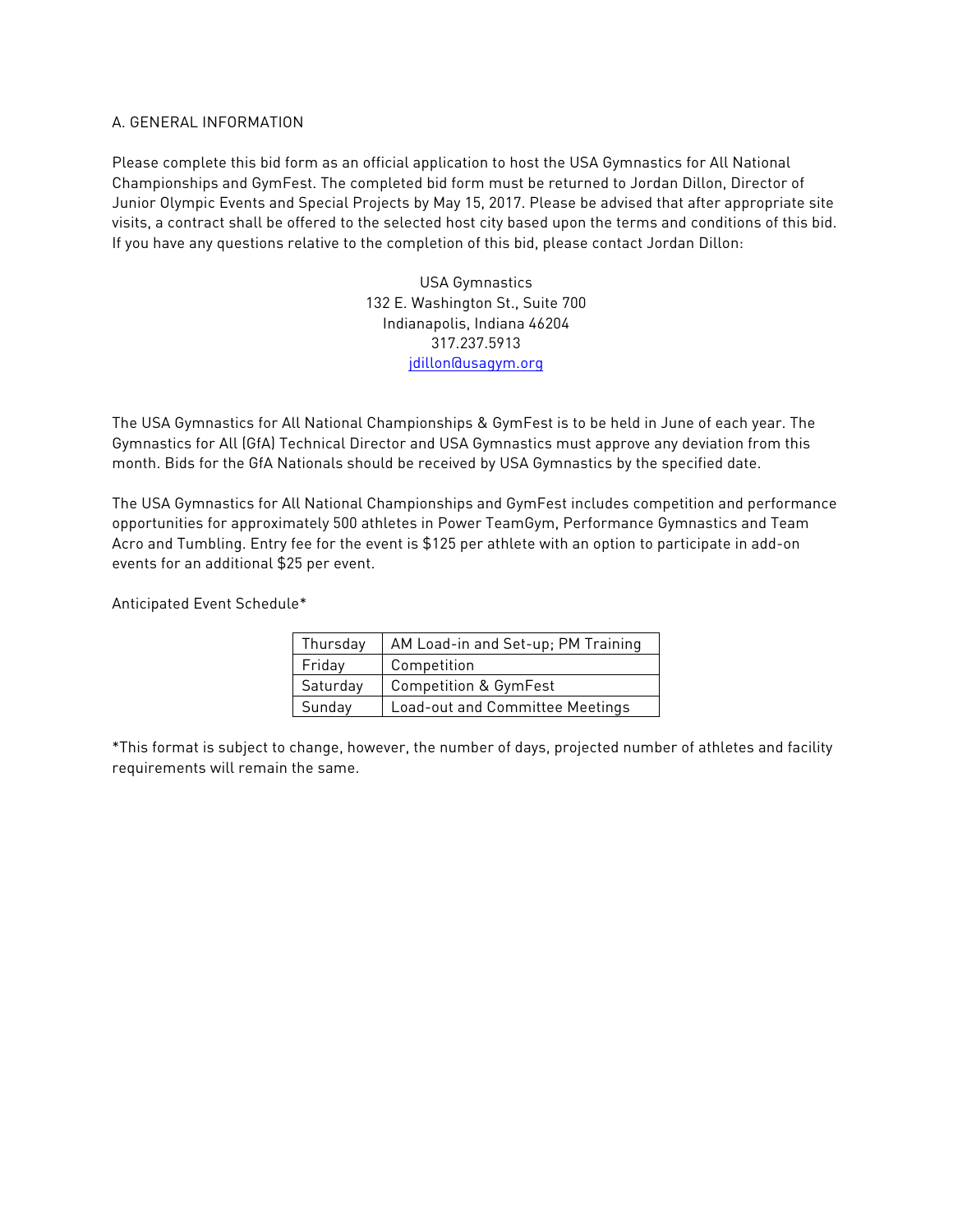### B. VENUE REQUIREMENTS

Training hall size should be at least 90' x 130' with a 25' ceiling (unless otherwise approved by USA Gymnastics). Competition hall size should be at least 90' x 130' with a 25' ceiling and stadium type seating for 1000

### C. HOTEL ACCOMMODATIONS

Delegation size is approximately 600 athletes, coaches, and staff. Adequate rooming will need to be reserved beginning on Tuesday of the week of competition. The following is a table of the required room blocks, based upon 210 peak room nights for a total of 700 room nights. All hotel contracts will be arranged and signed by National Travel Systems. Please do not request contracts, negotiate rates, or hold rooms unless directed to do so by National Travel Systems.

|        | Wed. | -<br>hurs. | $\overline{\phantom{0}}$<br>Fri. | $\sim$<br>Sat. | $\overline{\phantom{0}}$<br>Sun. | Mon. | Total |
|--------|------|------------|----------------------------------|----------------|----------------------------------|------|-------|
| Single | 10   | 20         | 20                               | 20             | 10                               |      | 85    |
| Double | 115  | 220        | 240                              | 220            | 20                               |      | 820   |
| Total  | 125  | 240        | 260                              | 240            | 30                               | 10   | 905   |

#### D. BUSINESS PLAN

The event must be conducted under the direct control and supervision of USA Gymnastics. The acceptance of a bid and designation of a host does not become official until an event contract has been executed between the host and USA Gymnastics.

- I. USA Gymnastics Obligations:
	- a. Supervise the technical aspects of the Event. USA Gymnastics GfA Technical Director will interpret and enforce all aspects of the USA Gymnastics for All Rules and Policies, which govern the Event. LOC is required to follow the current USA Gymnastics GfA Rules Policies and Program Guidelines for competition, and the USA Gymnastics Technical Director of Gymnastics for All must approve any variance from these procedures in writing.
	- b. Approval of a Competition Director.
	- c. Secure and deliver to the LOC, not less than thirty (30) days prior to the Event and shall keep in force at all times during the term of an agreement.
	- d. Secure a comprehensive general liability policy, including public liability and property damage for all participants, spectators, officials, administrators, and volunteers in an amount up to One Million Dollars (\$1,000,000) for bodily injury and One Million Dollars (\$1,000,000) for property damage. The LOC and facility shall be named as additional insured's there under. Not less than thirty (30) days prior to the Event, USA Gymnastics shall deliver to LOC certificates of insurance evidencing the existence thereof, all in such form as LOC may reasonably require. Each such policy or certificate shall contain a valid provision or endorsement stating, in essence, the following: "This policy will not be canceled or materially changed or altered without first giving thirty (30) day's written notice thereof to LOC. If any of the insurance policies covered by the foregoing certificates of insurance will expire prior to or during the time of the Event, USA Gymnastics shall deliver to LOC at least thirty (30) days prior to such expiration a certificate of insurance evidencing the renewal of such policy or policies. The coverage provided under such policies shall be occurrence-based, not claims made; there shall be no aggregate limit with respect to the aggregate amount of coverage provided there under.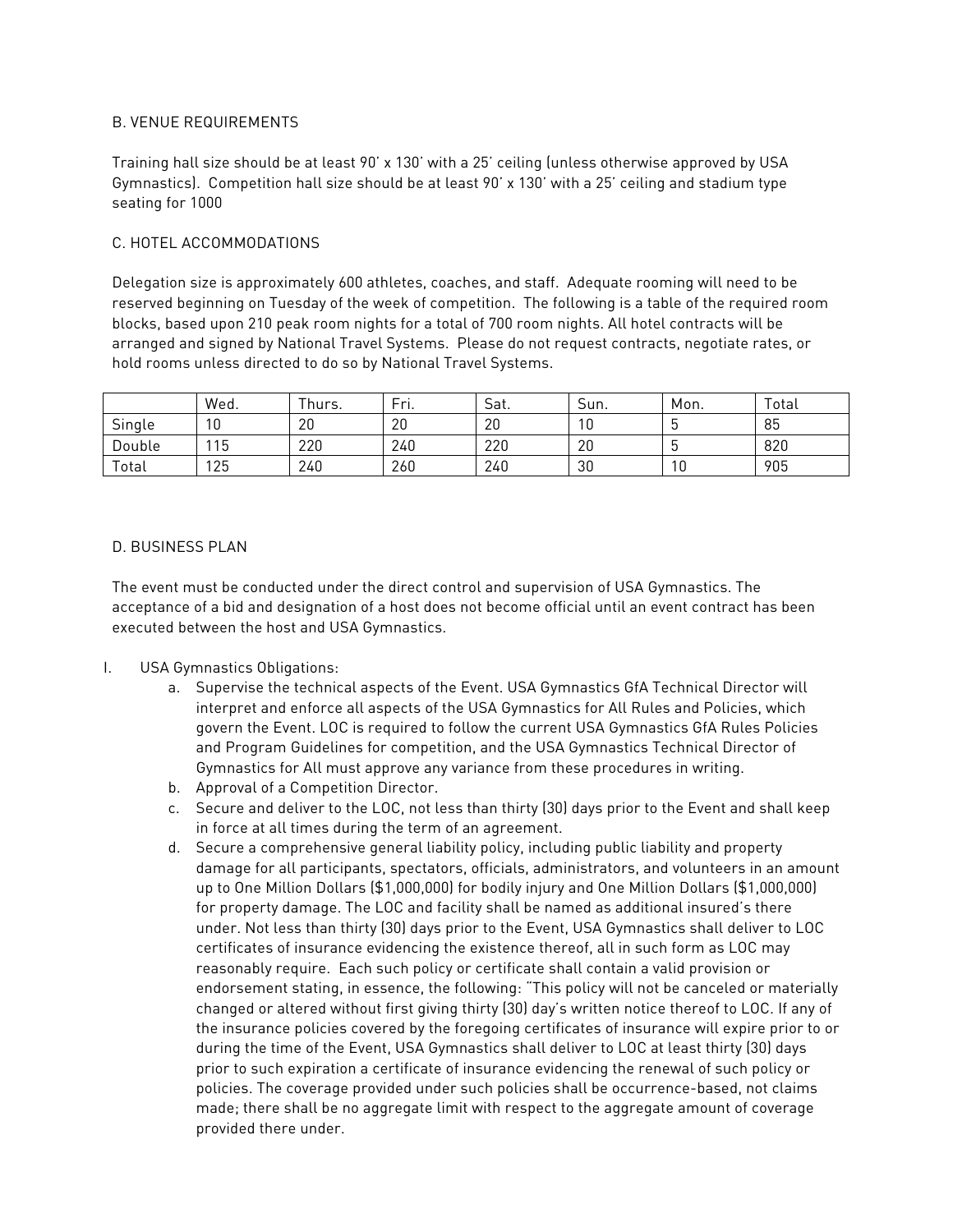- e. Grant a sanction for this event with no fee to the host upon receipt of signed sanction request.
- f. Verify that all participating coaches and officials are current USA Gymnastics professional members and are safety-certified in order to comply with the USA Gymnastics liability insurance coverage requirements.
- g. Verify that all participating competitors have a current, valid USA Gymnastics athlete membership; a component of which is \$50,000 Secondary Accident Insurance for injuries suffered during their participation in a USA Gymnastics-sanctioned event for which they are properly registered.

### II. Host Obligations:

- a. Ensure that the current USA Gymnastics GfA Rules & Policies are followed completely for the Event, and the USA Gymnastics Technical Director of Gymnastics for All must approve any variance from these procedures in writing.
- b. Nominate for USA Gymnastics approval a qualified person to serve as Competition Director for the Event.
- c. The host shall guarantee USA Gymnastics \$25.00 for each participant, for the rights to host the Event. Entry fees will include all entry fees collected, less any refundable fees, regardless of the number of athletes who actually participate in the competition.
- d. Submit a signed "Request for Sanction" form in writing to the USA Gymnastics Membership Director at the USA Gymnastics National Office address a minimum of 60 days in advance of the event.
- e. Provide a training and competition arena / venue for three (3) competition days and a minimum of one (1) training day.
- f. Provide fifteen (15) adults to set up and strike equipment, which will be supervised by a gymnastics equipment representative, as needed.
- g. Ensure hotel availability and assist in negotiating the best possible rate for staff, participants, and spectators in hotel properties within walking distance to venues, if possible. National Travel Systems (NTS), travel partner of USA Gymnastics, will sign hotel contracts and final agreements. All reservations will be directed through NTS. Final room blocks will be determined at a later date. Due to the nature of this event a high percentage of double / double rooms are required.
- h. Assume responsibility for costs and arrangements for hotel, per diem or meals, all transportation and honorarium.
- i. Provide one (1) complimentary hotel room (preferably in a Hilton property) for USA Gymnastics to utilize for the duration of the event.
- j. Provide ground transportation for judges; meet referee, and USA Gymnastics staff from the airport to the hotel and from the hotel to the arena/venue for training and competition days.
- k. Provide information on transportation arrangements, including maps, for all other participants.
- l. Make available one medical trainer, or EMT to be present, as well as provide an emergency first aid facility and supplies for all training and competition sessions. The medical personnel and plan must be approved sixty days prior to the start of the event by the USA Gymnastics Medical Administrator.
- m. Provide personnel to adequately staff this event. This includes, but not limited to, providing all auxiliary personnel, such as scorekeepers, clerical support, runners, flashers, etc. USA Gymnastics will assist in identifying local clubs and individuals with technical expertise to assist in different areas.
- n. Provide USA Gymnastics with five (5) tickets in the best seating category. USA Gymnastics may request credentials with floor access. USA Gymnastics will control the distribution of credentials with floor access.
- o. Work jointly with USA Gymnastics in the development of advertising per USA Gymnastics brand standard.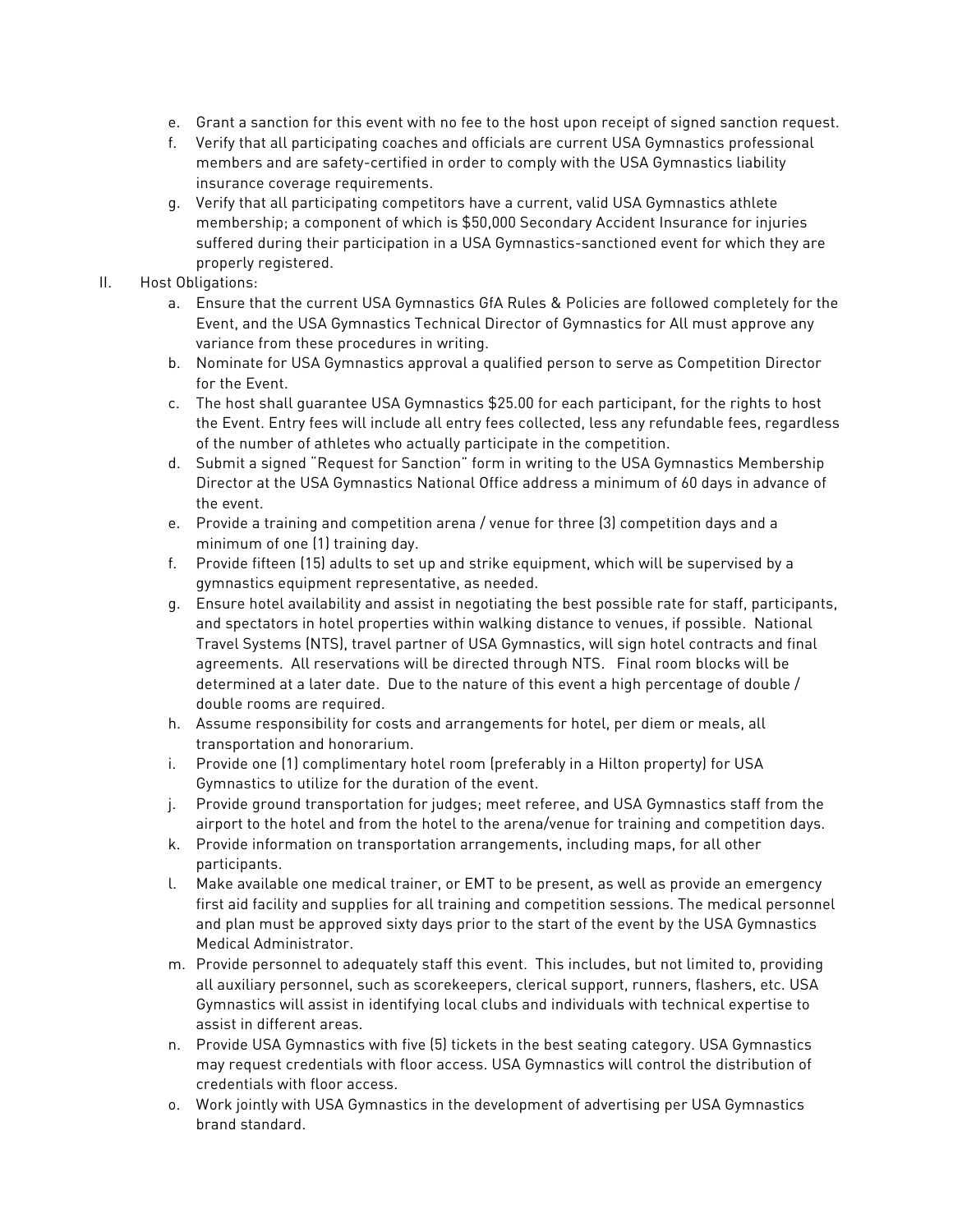- p. Commit to advertising for the event and be prepared to set aside adequate funds to do so.
- q. Responsible for the printing and distribution of all Event credentials with approval from USA Gymnastics. The host acknowledges and agrees that USA Gymnastics retains sole discretion over credentials issued for the field of play.
- r. Provide USA Gymnastics with an event budget, which must be approved by USA Gymnastics. The host agrees to not make any changes to the approved Event budget regarding both projected revenues as well as estimated expenses without the approval of USA Gymnastics. USA Gymnastics will not unreasonably withhold its approval and, in the event of disapproval, will provide the host with the reason for its disapproval. The host also recognizes USA Gymnastics' interest and right to have a working knowledge of the Event budget. The host respects that USA Gymnastics' experience in the event business is a valuable resource and agrees to seek USA Gymnastics' guidance and advice where appropriate.

## E. CONDITIONS

- I. Commercial Identification, Signage and Official Marks:
	- a. All activities utilizing the USA Gymnastics event logo or registered marks must have the prior approval of USA Gymnastics.
	- b. USA Gymnastics will design the official event logo for this event in consultation with the host. All entities involved in the event will use this logo and no other.
	- c. Announcements and/or message boards that are not related to the competition in progress may not be made over the public-address system, unless approved in advance by USA Gymnastics or for public emergencies.
	- d. Included among the Marks is the Event name: [Year] USA Gymnastics for All National Championships & GymFest." USA Gymnastics reserves the right to revise the name to refer to title or presenting sponsorship of the Event. No name other than that may be used by the host to advertise, promote, or identify the Event.
- II. Sponsorship and Local Patrons:
	- a. USA Gymnastics expressly reserves the right to provide benefits associated with the Event to any of its national sponsors. These benefits may include, but are not limited to, site signage, identification on athlete or volunteer uniforms, program advertisements, on-site hospitality, Event tickets, inclusion of the sponsor's name in the Event name and other forms of public recognition.
	- b. Host shall have the right to sell patron packages related to the USA Gymnastics for All National Championships & GymFest. All patron dollars generated by host will be included in overall gross receipts. Subject to USA Gymnastics approval, host may develop a patron package to be available for host sales and promotion.
	- c. Host shall be required to obtain USA Gymnastics written approval of both the company and organization before it can officially become a patron.
	- d. The host may use event tickets as part of its fund-raising efforts, subject to advance approval by USA Gymnastics.
	- e. The host or venue will not enter into any agreement or understanding that would permit any corporation or other third party to be entitled to hospitality, entertainment or temporary signage privileges in the venue and surrounding area (i.e. parking lots, frontage property and any other adjacent areas) that the venue may provide to USA Gymnastics.
- III. Concessions
	- a. The host will retain, operate and control all food and beverage concession
	- b. The host or its concessionaire will provide food and beverage in all refreshment areas, restaurants and suites at costs comparable to the most favorable price for other customers during other events in the arena.
	- c. Alcoholic beverages may be sold for consumption in the venue.